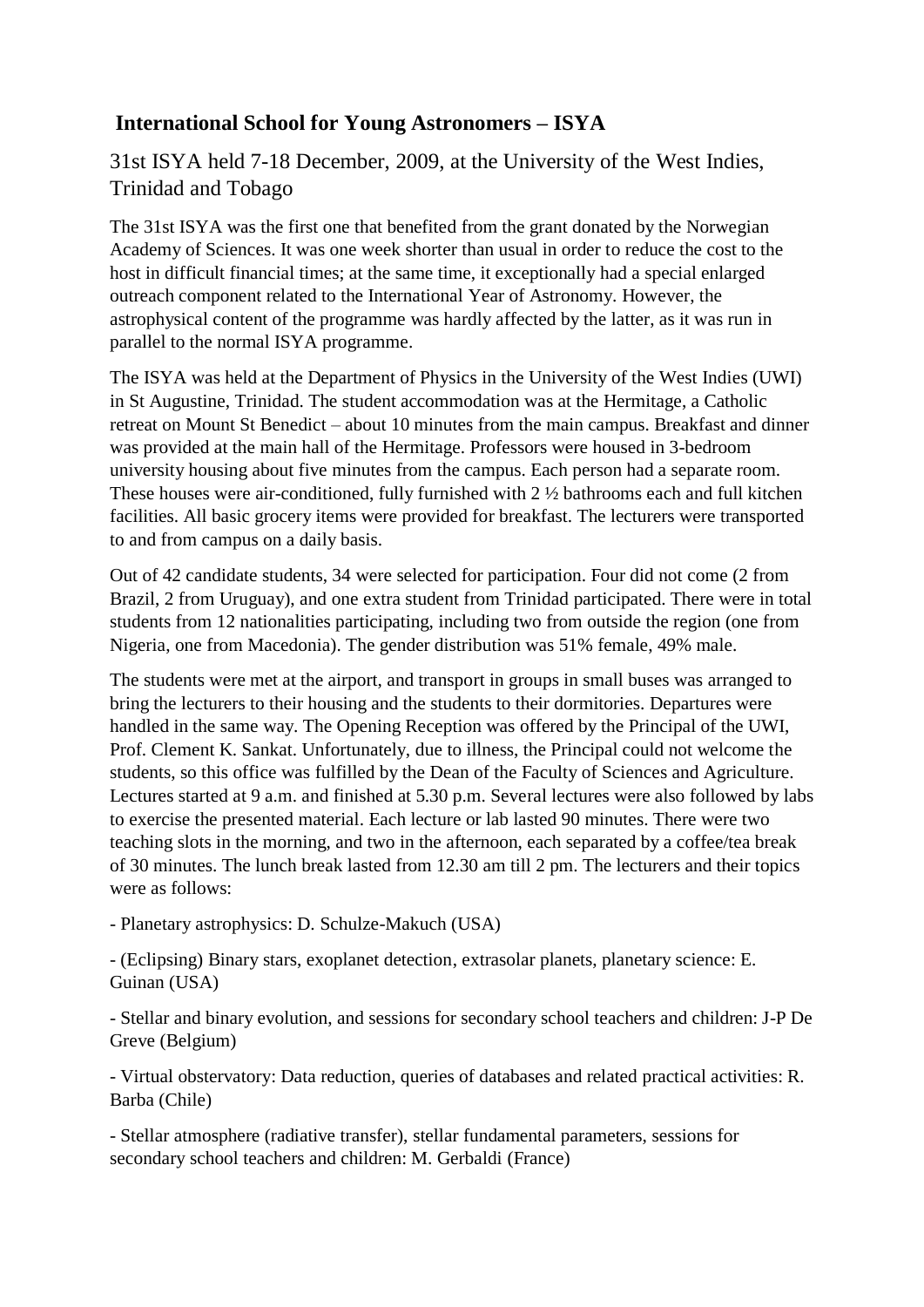- Cosmology: S. Alexander, Department of Physics and Astronomy, Haverford College (USA)

- Using remote telescopes and preparing observations: Vanessa Stroud (Venezuela)

- Seminars on writing observing proposals, and workshop for children: Louise Edwards (Caltech, born in Trinidad).

An important aspect of the first week was the preparation of the observations to be carried out in the second week. Thanks to the Faulkes Foundation, ISYA had access to the 2 meter robotic Faulkes telescopes on Maoui, Hawai and in Australia. Several slots of 2 hours were offered throughout the two weeks of the ISYA (through the appreciated support of Paul Roche). Support and instruction was given by Vanessa Stroud, a PhD student of Paul Roche. In the first week, the students were asked to organise themselves into teams and to develop and propose a feasible observing project. In the second week observations were carried out and reduced.

In the first week the students had to give the topics for their presentations, and a schedule was developed within the slots foreseen in the second week. Several of the students consulted Ed Guinan and/or Jean-Pierre De Greve for the content of their powerpoint presentation. The presentations took place in five 1.5 hour slots, with 15 minutes allocated for each presentation and discussion.

The lecturers agreed that the presentations were well prepared and of high quality.

Additionally, seminars were given on topics related to the scientific career:

- How to write and publish a research paper (J.P. De Greve, Belgium)

- How to make a scientific presentation (E. Guinan, USA)

- How to prepare a proposal for observing time (L. Edwards, Caltech).

The outreach and extra-curricular activities relating to the International Year of Astronomy included three television appearances:

- J-P De Greve and Shirin Haque spoke on the CNC3 Early Morning Show about the 31st ISYA and different astronomical topics.

- Edward Guinan prerecorded an interview for the TV6 Morning Edition Programme on the subject of his public lecture: "The Once and Future

Sun: The Sun's Impact on Climate and Life."

- Stephon Alexander (Department of Physics and Astronomy, Haverford College, USA) appeared on television to discuss his public lecture

"Music and Cosmology." 25 teachers and teacher training students participated in the two-day teachers' workshop. The seminars were given by local lecturers and by M. Gerbaldi, E.

Guinan and J.P. De Greve. 22 children took part in the morning children's workshop at the National Science Center. Interactive presentations were given by M. Gerbaldi, L. Edwards and J.P. De Greve. The topics covered were: the sky above Trinidad, color and brightness of stars, the solar system, our Milky Way and galaxies.